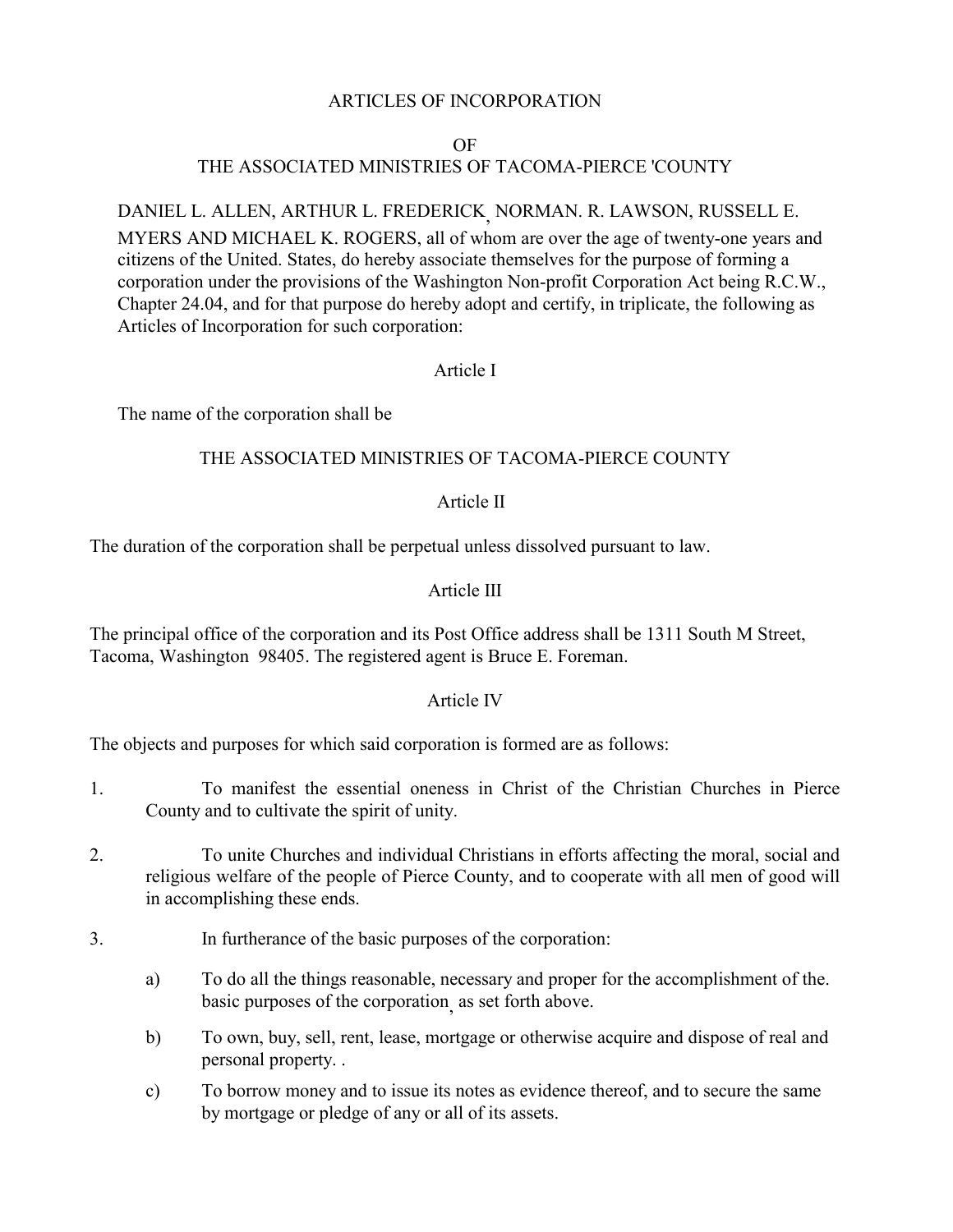#### Article V

The corporation is not organized for profit and shall not have and shall not issue corporate stock, and no part of the net earnings or the accumulated assets of the corporation shall inure to the benefit of any member of the corporation or any other individual, and upon dissolution of the corporation, all of its assets shall be distributed to the participating religious denominations which enjoy tax exempt status in equitable proportions as may be determined by the General Board.

## Article VI

Each member of the corporation shall have one vote for the election of officers and such other matters as may be prescribed by the By-Laws of the corporation and tile laws: of the State of Washington.

## Article VII

The number of trustees of this corporation shall be as provided in the By-Laws. The names and post office addresses of the first *trustees,* who shall be five in number and who shall manage the affairs of the corporation until February 1, 1970, or *until* their successor *trustees* are elected by the members, are as follows:

Norman R. Lawson, 423 South K Street, Tacoma, Washington 98405 Russell E. Myers, 6852 McKinley Avenue, Tacoma, Washington 98404 Daniel L. Allen, First Baptist Church, 902 Market Street, Tacoma, WA 98402 Michael K. Roger, 3416 North 19th, Tacoma, Washington 98406

#### Article VIII

Before transacting any business of acquiring any property the members of the corporation shall meet and adopt By-Laws. The incorporators of this corporation shall constitute the original membership for this purpose. The vote of a majority of all of the members of the corporation shall be necessary to the adoption of By-Laws, and when adopted they shall be written in a book to be kept by the corporation. The By-Laws shall prescribe how they may be amended.

## Article IX

The corporation shall be autonomous in relation to other organizations but shall be able to enter into such relationships as may be beneficial to itself as determined by the GeneralBoard.